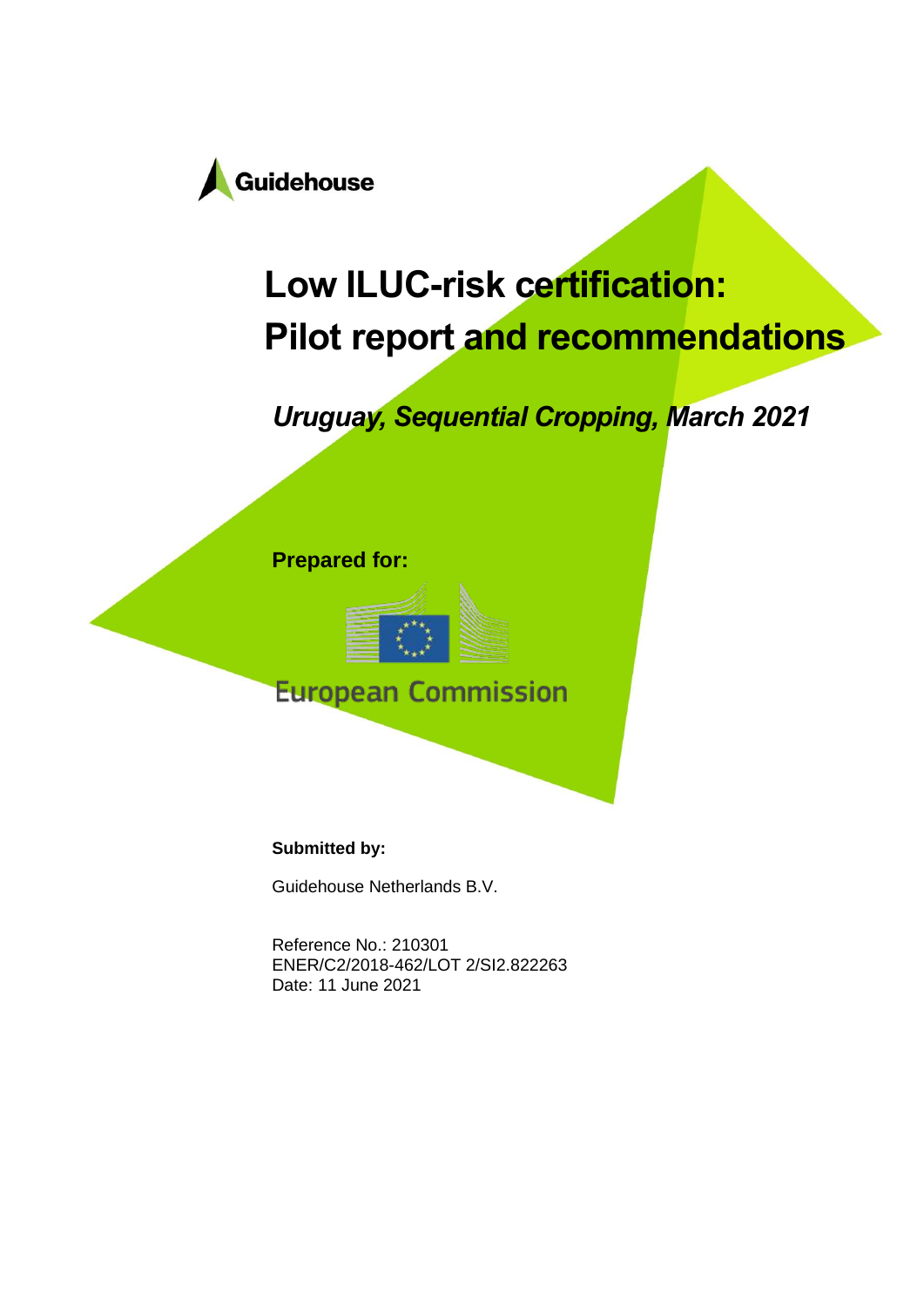

# **Table of Contents**

| 3. Conclusions and recommendations for low ILUC-risk methodology 12 |  |
|---------------------------------------------------------------------|--|
|                                                                     |  |

# **List of Figures**

| Figure 1-1. The farm selected for the pilot is located in the Colonia department of Uruguay. 1  |  |
|-------------------------------------------------------------------------------------------------|--|
| Figure 2-1. Crop rotation over five years and yield in tonnes/ha, including the introduction of |  |
|                                                                                                 |  |
| Figure 2-2. Difference in dynamic yield baseline using different methods, and compared to       |  |
|                                                                                                 |  |
| Figure 2-3. Calculation of additional biomass based on the weight approach (tonnes/ha) 8        |  |
| <b>Figure 2-4.</b> Calculation of additional biomass based on the food and feed approach  9     |  |
| <b>Figure 2-5.</b> Calculation of additional biomass based on the crop component approach 10    |  |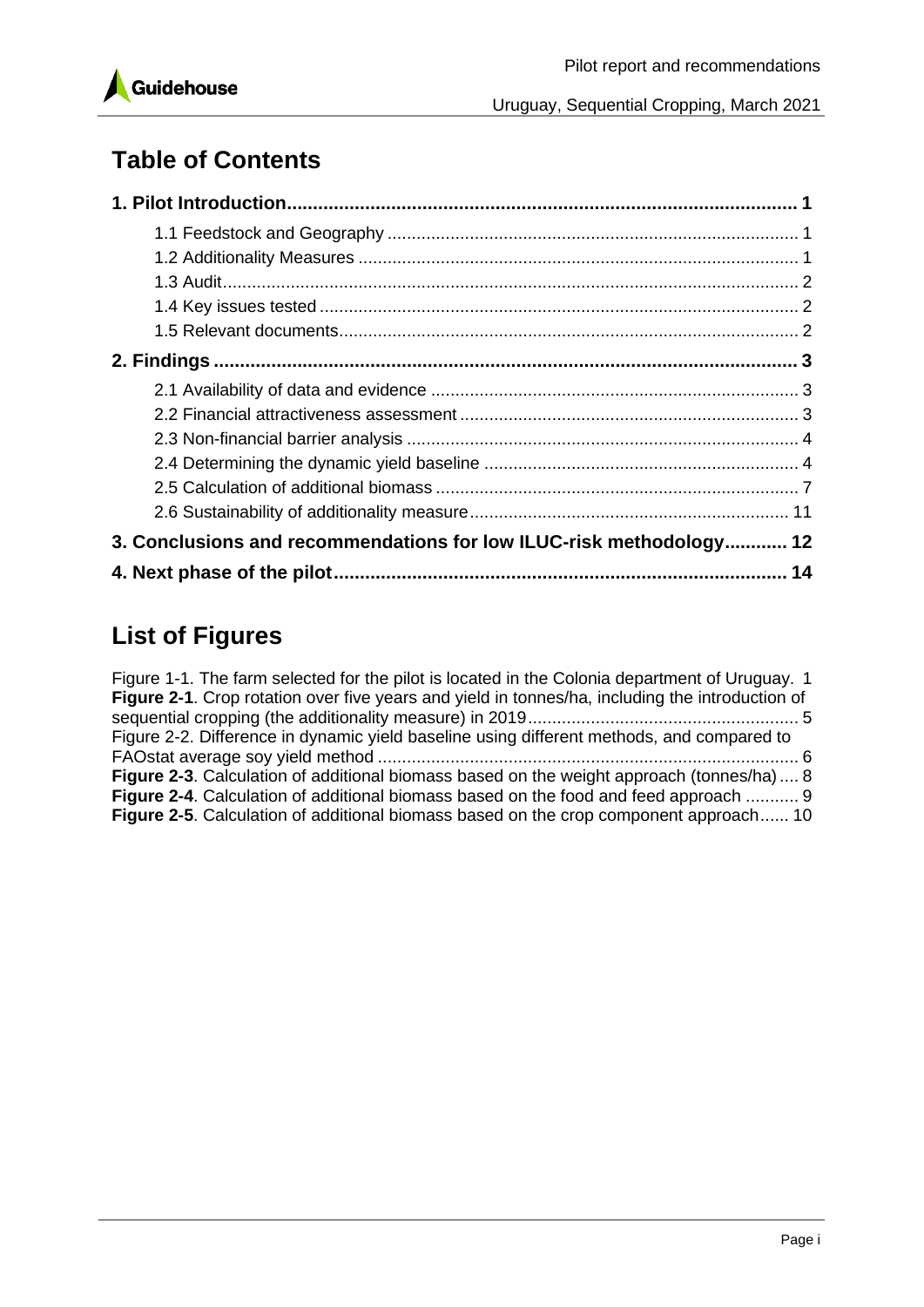

# <span id="page-2-0"></span>**1. Pilot Introduction**

#### <span id="page-2-1"></span>**1.1 Feedstock and Geography**

This pilot tests the low ILUC-risk biomass methodology for yield increase by sequential cropping of Brassica carinata, planted as a winter crop, following a main crop of soybeans. The pilot is set on a farm that cultivates Brassica carinata as contract farming for UPM Biofuels in Uruguay. That means UPM sources Brassica carinata for biofuel production from different farms each year. Different farms are contracted on an annual basis, depending on which farms choose to cultivate Brassica carinata that year. The chosen farm for the pilot is located in Colonia and has 4 years of sequential cropping historical data. UPM-Kymmene (i.e. UPM Biofuels Uruguay) is RSB certified and the supplying farms are audited within the scope of the UPM certification each year.



<span id="page-2-3"></span>**Figure 1-1.** The farm selected for the pilot is located in the Colonia department of Uruguay.

#### <span id="page-2-2"></span>**1.2 Additionality Measures**

The additionality measure tested is the introduction of **sequential cropping**. This is the practice of planting a second crop on the same plot of land in the same year as the main crop, instead of leaving the land fallow during winter. It is considered an additionality measure because it produces additional biomass from a plot that is already under cultivation, replacing fallow land or a non-productive cover crop.

The additionality measure has already been introduced on the farm. The pilot audit was therefore able to test both the setting of the dynamic yield baseline ("baseline audit") and the calculation of additional biomass ("additionality audit").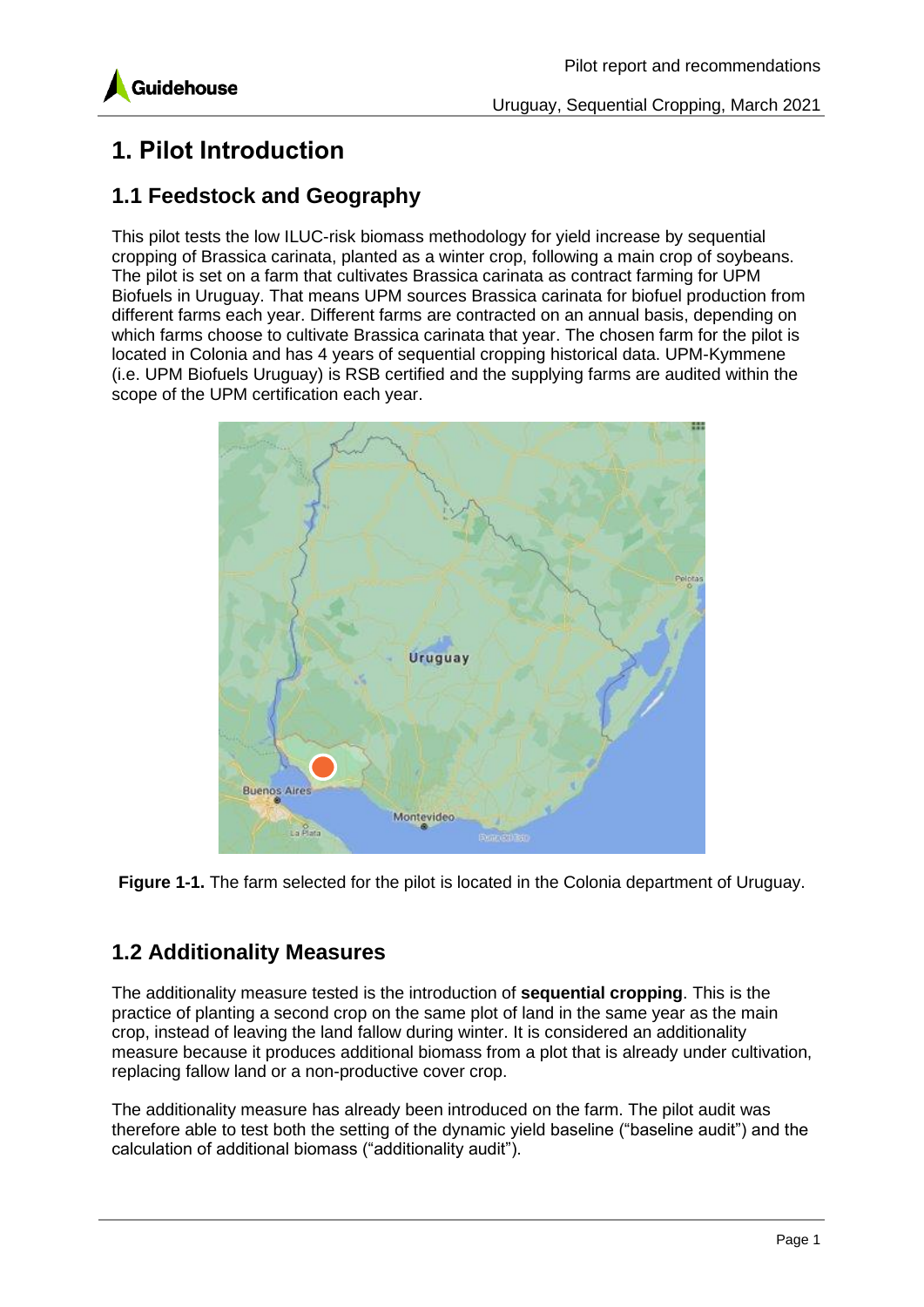

#### <span id="page-3-0"></span>**1.3 Audit**

The pilot audit was performed between **17 and 19 of March 2021** by Anahi Durhelli, an ISCC-trained auditor working for Control Union and based in the region (in Argentina). The audit was performed **remotely** due to travel restrictions set by the Uruguayan government due to the COVID-19 pandemic.

Note that this pilot is supported by UPM, an international bioeconomy company based in Finland who currently source Brassica carinata oil to produce biodiesel at a partner's facility. UPM Biofuels agrees supply contracts with farmers in Uruguay on a seasonable basis. UPM Biofuels is not involved in the crop rotation outside the Brassica carinata planting season.

Together with UPM, it was decided to focus this pilot audit on a farm that has been part of their Brassica carinata sequential cropping project for several years. For this reason, they have good access to historical data. This enabled the team to thoroughly test the proposed approaches to conduct the additionality test and the determination of the dynamic yield baseline and additional biomass.

#### <span id="page-3-1"></span>**1.4 Key issues tested**

The key issues that the pilot aimed to test were:

- **Data availability.** To test whether sufficient historical yield data is available and the degree of granularity (e.g. field, whole farm)
- **Methodology to determine dynamic yield baseline and additional biomass for sequential cropping.** To test how to construct a dynamic yield baseline for plots that are part of a crop rotation program, including summer and winter cropping.
- **Additionality test.** To test whether the additionality measures can be demonstrated as additional through a financial attractiveness assessment or a non-financial barrier analysis.

Note that the sequential crop is considered to be outside the food and feed cap in the REDII on the basis that it is not the "main crop" (without needing to pass an additionality test). However, the definition of food and feed crops (REDII Article 40(2)) also requires to prove that the sequential crop does not "trigger demand for additional land". This aspect is considered in this pilot via the approach to determine the additional biomass.

#### <span id="page-3-2"></span>**1.5 Relevant documents**

During the audit, a number of documents were collected including:

- Management plan (filled in by pilot company)
- Audit checklist (Control Union)
- Summary Audit Report (Control Union)
- Financial attractiveness assessment (pilot company)
- Dynamic yield baseline and additional biomass calculation (pilot company)
- Composition analysis of Brassica carinata (pilot company)
- Maps and kml files (pilot company)
- RSB certificate (pilot company)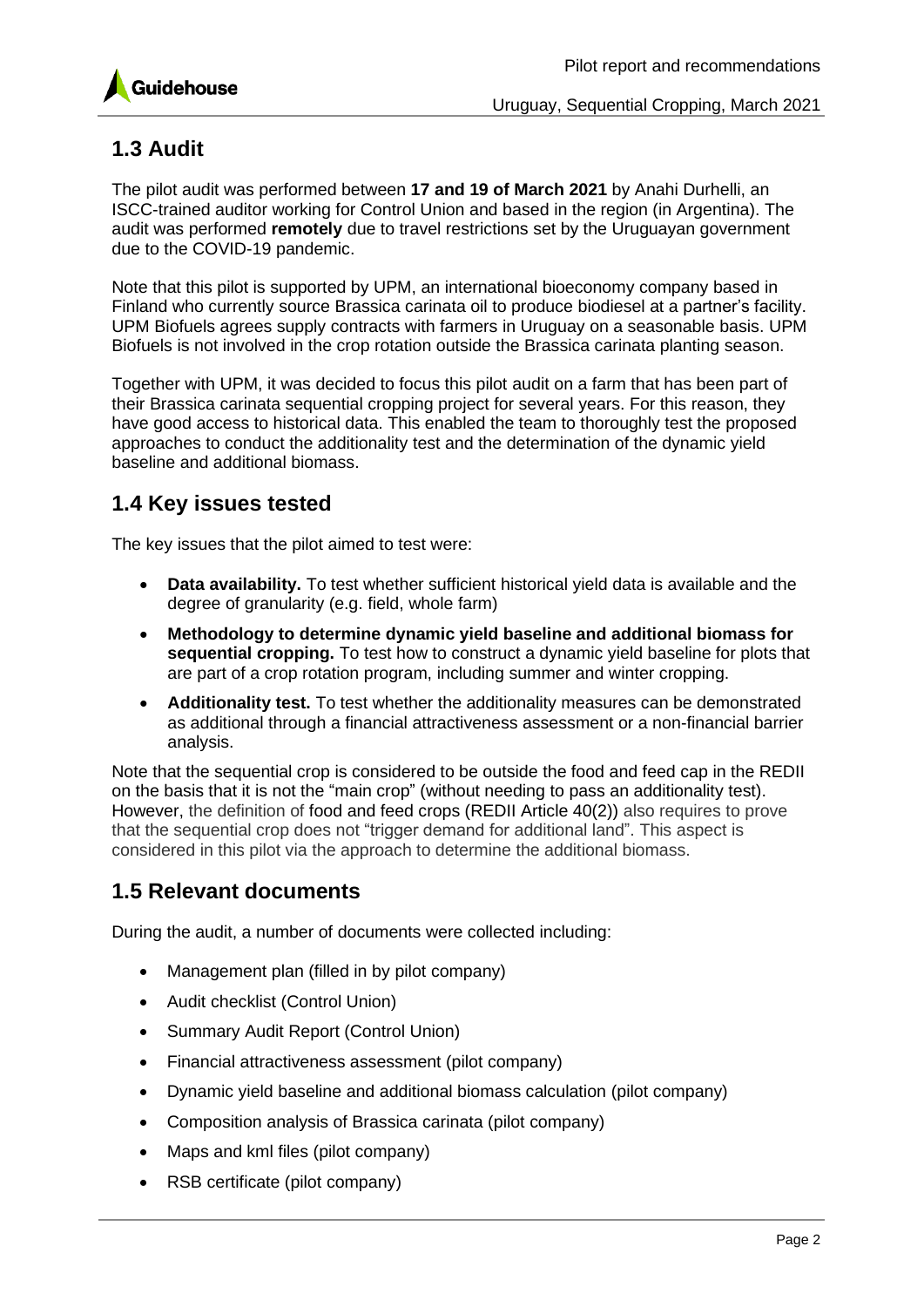

### <span id="page-4-0"></span>**2. Findings**

#### <span id="page-4-1"></span>**2.1 Availability of data and evidence**

As part of an established sequential cropping program to produce a biofuel feedstock managed by UPM, farmers had the requested data and documentation readily available and easy to verify. One farm had yield data for the four years prior to the additionality measure, and the other for ten years.

UPM highlighted that there might be data availability issues with other farms. Many farmers in Uruguay rent land. Therefore, historical yield and land use data for a specific plot might not be available if a farmer has not used the same plot for three or more years.

#### <span id="page-4-2"></span>**2.2 Financial attractiveness assessment**

The net present value (NPV) of the additionality measure was easy to calculate as spending data was readily available and could be easily verified. As the additionality measure is implemented for one year and does not involve any CAPEX, the calculation only needed OPEX costs and revenues for one year. No assumption was needed on the lifetime or discount rate for the investment.

The price of the Brassica carinata that farmers received and the farmers' seed costs could be verified using the cultivation contract between UPM and the farmer. Other operational costs (herbicides, fertilisers, labour and insurance) were verified with invoices provided by the farmer. There is no CAPEX in this pilot as no additional long-term investment was needed in the plots to grow carinata. For the volume of Brassica carinata produced, actual volmes could be used because the measure had already been taken. If this certification was being sought for future planting of Brassica carinata, the farmer would likely have to use an average expected yield and prices based on information shared by the biofuels company or based on literature, as this is a relatively new crop with little data available from international sources such as FAO.

As this is an annual crop and the Brassica carinata within a plot rotation, the NPV was calculated for one year.

The farm had a positive NPV when implementing sequential cropping. This is because the up-front investment required for a farm to implement sequential cropping is relatively small compared to the expected additional biomass. Therefore, based on the calculation performed in the pilot, the pilot farm would not pass the financial attractiveness test required to become low ILUC certified, as implementing sequential cropping should be economically viable for the farmer without low ILUC certification.

**Financial calculation point of view**: During the pilot, it was raised that the current guidance is not clear whether the financial attractiveness assessment can only be done from the perspective of a single farmer, or whether it can be done from a broader company (i.e. UPM Biofuels) perspective. The calculation was done from the farmer perspective. In this case, as the farmer is paid a pre-arranged price for the carinata, they face little market risk. If the NPV calculation would be done from UPM's perspective, could it also include up-front investment costs, programme costs and research and development costs faced by UPM? UPM's return is also more uncertain as they are exposed to changing biodiesel prices in Europe.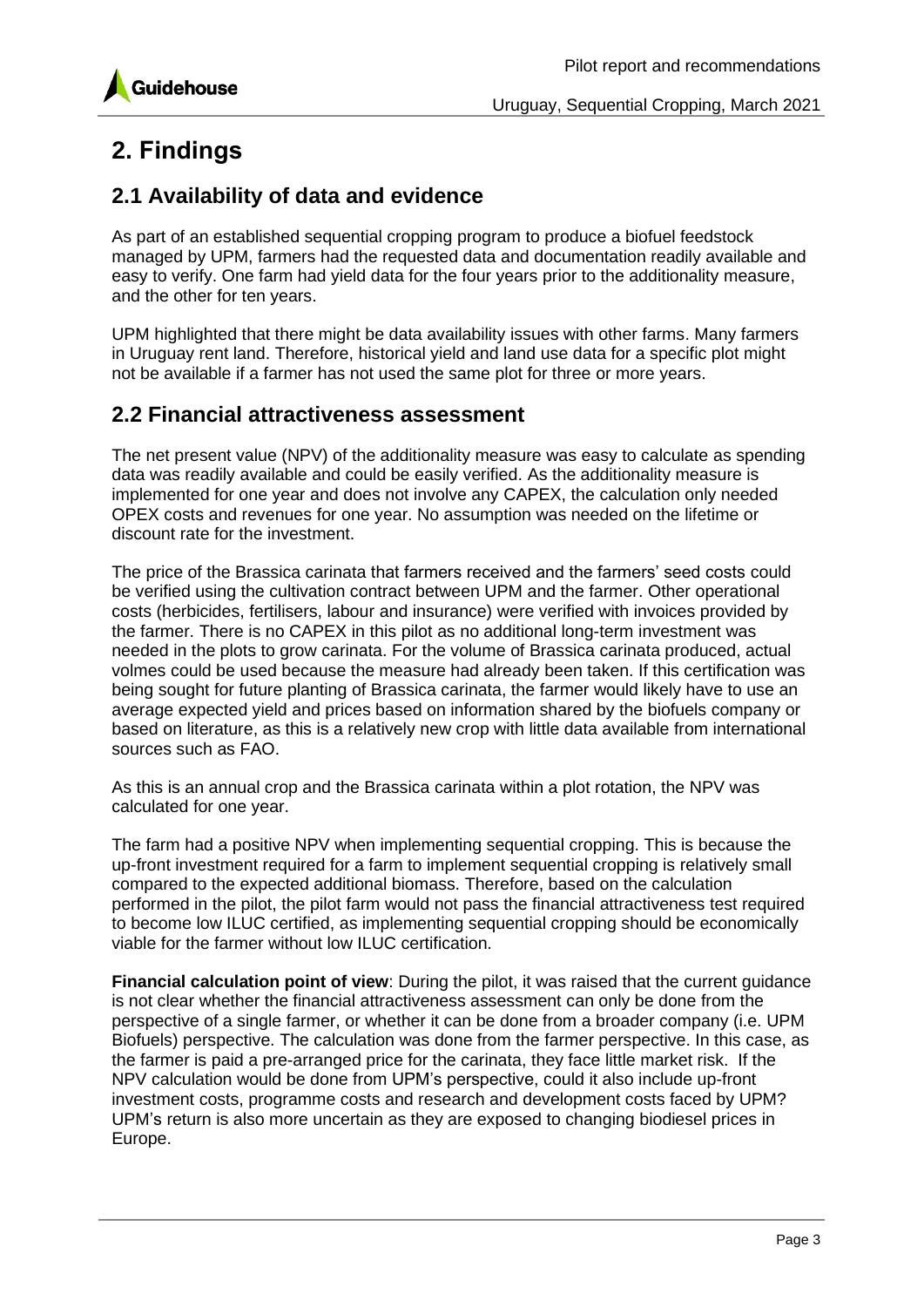

#### <span id="page-5-0"></span>**2.3 Non-financial barrier analysis**

The pilot company found the non-financial barrier analysis to be vague and open for interpretation by auditors. Similar to the financial attractiveness analysis, UPM fed back that it was not clear whether the barrier analysis should be undertaken from the perspective of UPM or the individual farmer, also bearing in mind that UPM's existing voluntary scheme certification scope is "UPM Biofuels" in Uruguay (i.e. the farmers are not certified as individuals) so UPM are the ones who are directly audited via their existing certification and the farmers are audited as part of that certification, akin to a form of group certification.

**No access to market**: As a non-financial barrier, UPM argued that there is no local market for Brassica carinata in Uruguay. The feedstock is not planted by farmers without access to the EU biodiesel market. This barrier would exacerbate if we solely looked at the farmer perspective, as they are less likely to be aware of EU biofuels regulations and market trends.

**First-of-a-kind measure**: if it can be shown that the additionality measure is a first-of-a-kind measure in the region or country, then the measure could be considered additional as it is implicit that the knowledge to implement the measure was not present in the region or country already. The UPM programme is the first time that sequential cropping of soy and Brassica carinata has been done in Uruguay, so it could be claimed to be first-of-a-kind. The question was raised, however, if this would still be valid after the initial ten-year low ILUC certification ends? Similar to the above "No access to market" barrier, if we simply look from the farmer's perspective, it would be very unlikely that they would introduce Brassica carinata as this needs invesment in research and development and up-front capital to start the project.

The pilot company and pilot auditor found it hard to judge whether the pilot would pass the non-financial barrier test, so further guidance is necessary to help make that decision clearer.

Based on the above analysis, the project team believe this pilot **should pass the nonfinancial barrier test**. As a novel crop, there is no local market for Brassica carinata, therefore also no local knowledge or access to seeds or planting guidance etc, and it can be considered a first-of-a-kind measure. Furthermore, the barriers identified are overcome through the intervention of an EU biofuels company with the clear intention of using the carinata oil to produce biofuels for the EU market, thus fulfilling the additionality requirements of Delegated Regulation 2019/807 Article 5(1)a.i.

#### <span id="page-5-1"></span>**2.4 Determining the dynamic yield baseline**

The calculation of the dynamic yield baseline was complicated by the fact that the farmer grows different annual crops in rotation and has occasionally grown other winter cereals in past years. There was therefore some uncertainty which crops from the historic rotation should be included in the baseline calculation. [Figure 2-1](#page-6-0) shows the crop rotation pattern from the particular farm that took part in the pilot, and the feedstock yields in tonnes per hectare (t/ha). Other examples shared by UPM showed farms where the land had been left fallow more regularly in the winter.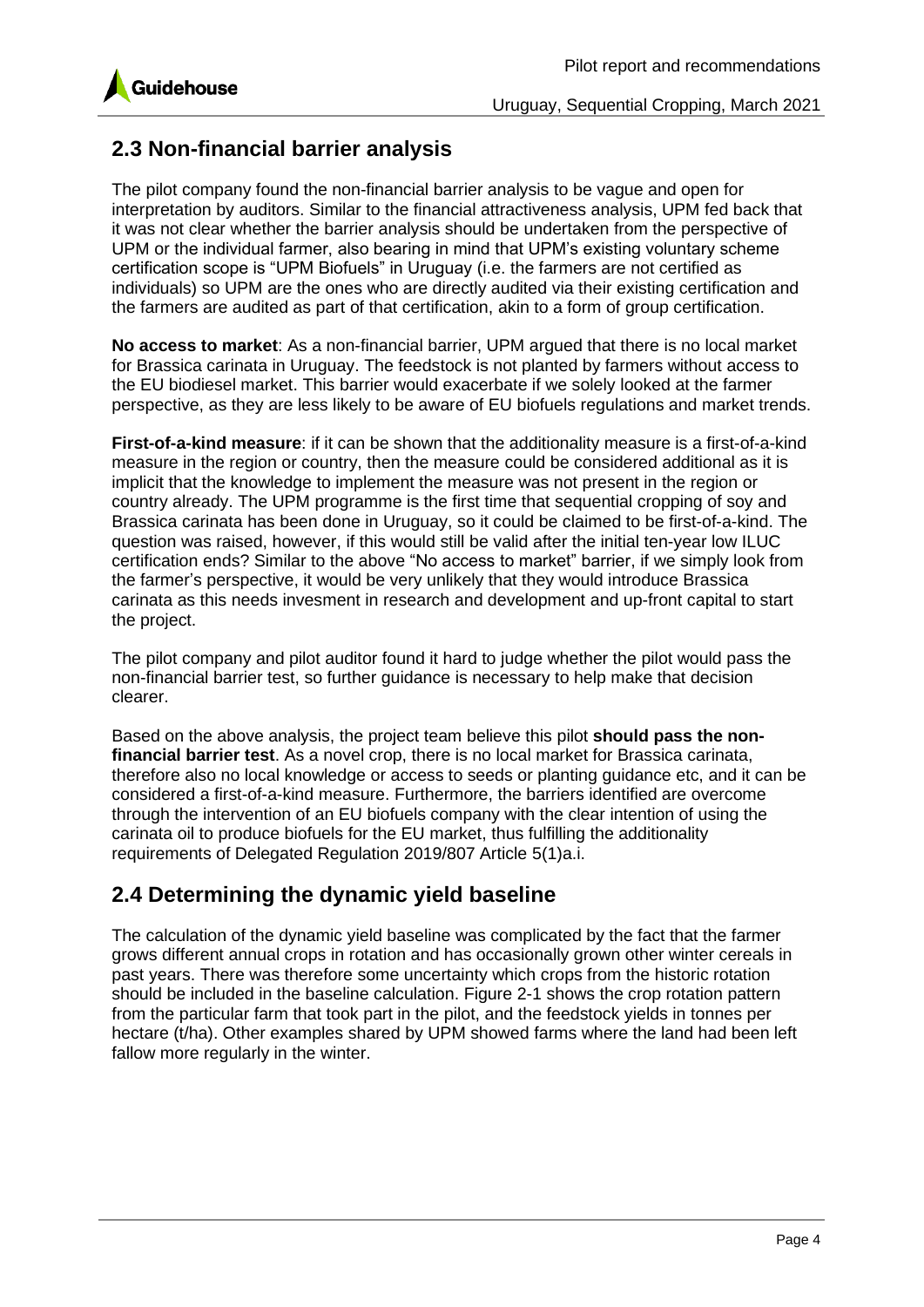

|               | 2015   | 2016                     |        | 2017       |        | 2018          |        | 2019          |        |
|---------------|--------|--------------------------|--------|------------|--------|---------------|--------|---------------|--------|
| <b>Ninter</b> | Summer | Vinter                   | Summer | Vinter     | Summer | Winter        | Summer | <b>Winter</b> | summer |
| Wheat         | Soy 2  | Cover Crop               | Sov1   | Cover crop | Soy1   | <b>Barley</b> | Sov:   | Carinata'     | Sov .  |
| 3.73          | 3.61   | $\overline{\phantom{a}}$ | 4.38   | -          | 3.69   | 3.41          | 2.24   | 2.02          | 2.70   |

<span id="page-6-0"></span>**Figure 2-1**. Crop rotation over five years and yield in tonnes/ha, including the introduction of sequential cropping (the additionality measure) in 2019

For the above farm, in two of the three past years used for the dynamic yield baseline calculation, the farmer planted a non-productive cover crop (i.e. a crop that was planted to provide soil cover and avoid erosion, and then ploughed into the land rather than being harvested). However, in the third year (2018), the farmer planted and harvested barley. Farmers in this region of Uruguay do not always plant cereals in winter and through the pilot, we understood that they are advised not to plant a cereal in winter more often than every three years, to avoid diseases. Therefore at least two years out of every three the land should be fallow or growing a non-productive cover crop in winter. The question was raised whether the year in which the cereal was planted should be included in the baseline calculation.

Another complication is that in the years in which the farmers grow a winter crop, including cereals, they choose to grow a lower yielding but faster-growing soy variety, to compensate for the shorter growing season needed to accommodate the winter crop ('Soy 2' is the lower yielding soy variety versus the higher yielding 'Soy 1'). This is important because, as described in the Phase 1 certification guidance, the dynamic yield baseline should be determined based on the 'business as usual' for the land, which in this case means based on soy yields (Soy 1) plus the global yield trendline for soy.

It can also be seen by comparing the yield data for Soy 1 in different years and Soy 2 in different years [\(Figure 2-1\)](#page-6-0) that even like-for-like yields vary substantially year on year due to other factors, most notably weather. The three-year period chosen for the baseline calculation therefore has a big impact on the calculated dynamic yield baseline.

The difference in the resulting dynamic yield baseline using the total annual yield for the land (i.e. including years with winter cereal, which is the approach set out in the Phase 1 certification guidance) compared to using only the years in which the non-productive cover crop was planted is substantial (a 13% difference in yield for the main pilot farm and up to 32% for other examples examined).

UPM also pointed out that the method suggested for farms without crop yield data ("FAOstat Methodology") would benefit this group substantially, as their yields are higher than the FAOstat average. Therefore the method would set a baseline 45% lower than the one using all crop from the plot for one farm, and 29% for the second [\(Figure 2-2\)](#page-7-0).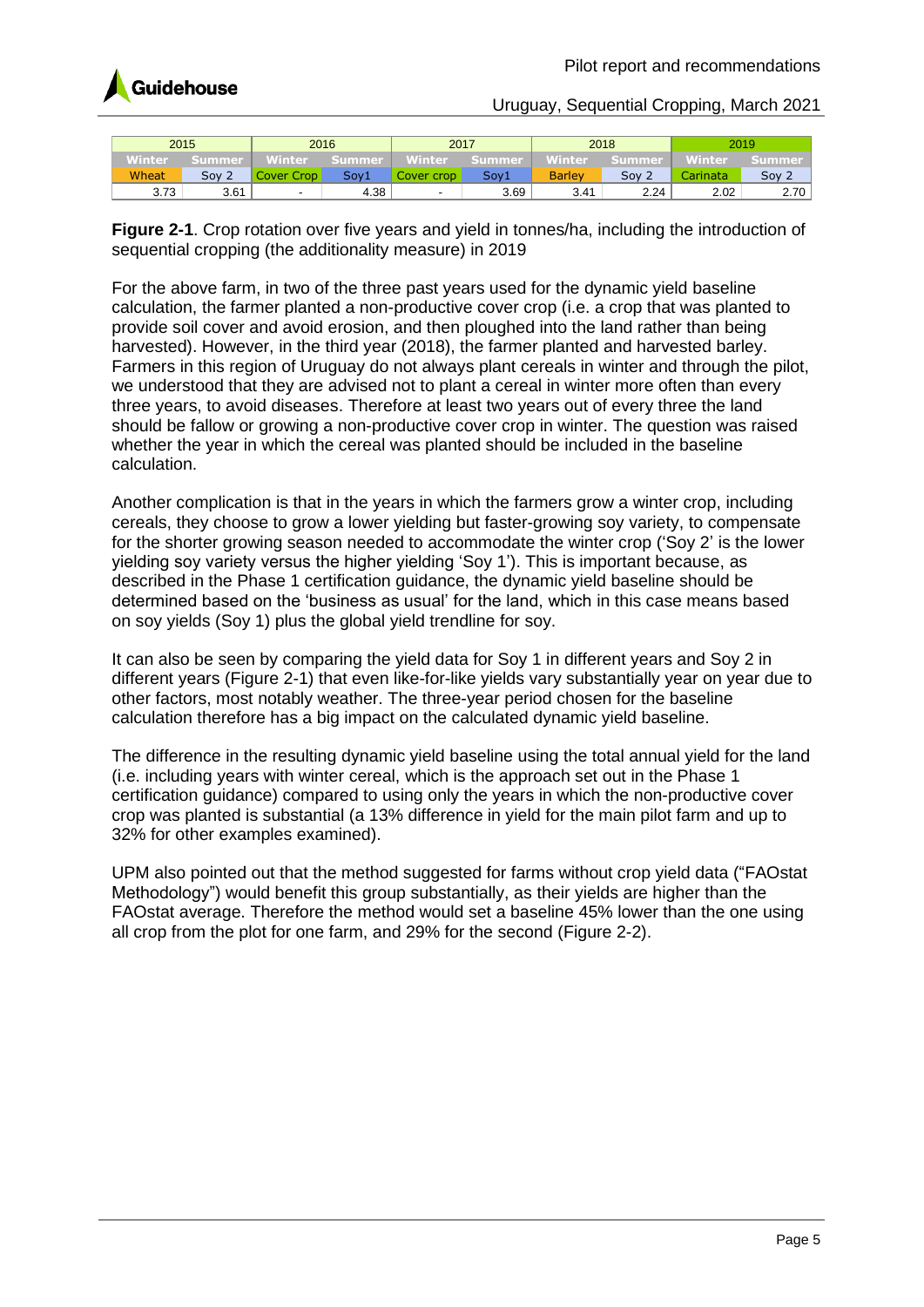



<span id="page-7-0"></span>**Figure 2-2.** Difference in dynamic yield baseline using different methods, and compared to FAOstat average soy yield method

The advantages and disadvantages of each approach to determine the dynamic yield baseline are described in the following table:

| Methodology                                                  | Advantages                                                                                                                                                             | <b>Disadvatages</b>                                                                                                                                                                                                                                                    |
|--------------------------------------------------------------|------------------------------------------------------------------------------------------------------------------------------------------------------------------------|------------------------------------------------------------------------------------------------------------------------------------------------------------------------------------------------------------------------------------------------------------------------|
| Field level<br>$average -$<br>cover crop and<br>cereal years | Standarised approach with little<br>room for interpretation - simply<br>take average of total yield for the<br>land for three years prior to<br>additionality measure. | It does not adapt well to complex<br>or non-regular crop rotation<br>strategies used by farmers, as one<br>past year of winter cropping, or a<br>year with a high yielding winter<br>crop can make a big difference to<br>the baseline.                                |
| Field level<br>average -<br>cover crop<br>years only         | Assumes the counterfactual is no<br>sequential cropping and therefore<br>simpler to implement with complex<br>crop rotation.                                           | Number of years of data used in<br>the baseline would be adapted on<br>a case by case basis. Could be<br>complex to audit.<br>Might rely on 1-2 yield datapoints<br>to set the baseline or would require<br>additional historical yield data to<br>build the baseline. |
| <b>FAOstat data</b>                                          | Simple approach that any farm can<br>follow without needing their own<br>data.                                                                                         | As it relies on an average, it will<br>open the certification process to<br>farms using business as usual<br>practices with above average<br>results.                                                                                                                  |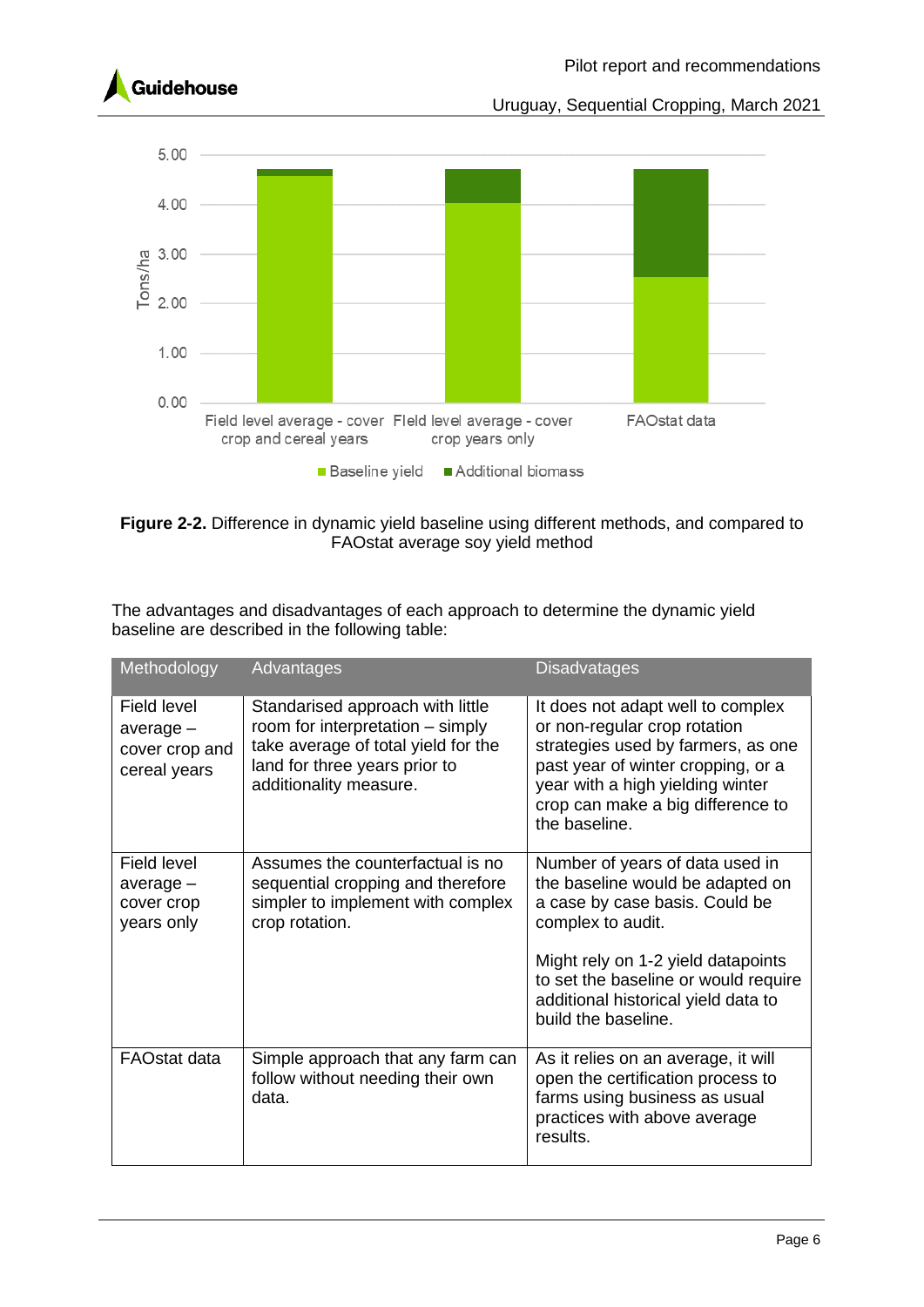

**Crop aggregation:** An issue raised by UPM is the role a crop aggregator should have in the certification process. Currently, the baseline calculation is designed to certify a specific plot (or several plots within a farm), and not the company aggregating the crop from multiple farms. In the case of UPM, they procure Brassica carinata from different plots or farms every year, as due to crop rotation, the carinata is only planted every three years on each plot.

#### <span id="page-8-0"></span>**2.5 Calculation of additional biomass**

The level of additional biomass than can be claimed is, of course, directly related to the level of the dynamic yield baseline – with all the issues discussed in the previous section. If the soy and Brassica carinita yields from a single year are added together to determine the additional biomass, then any drop in the soy yield will always be attributed to the volume of Brassica carinata that can be claimed, even if that drop in soy yields is due to other factors, such as the weather. The opposite is of course also true. For example, in a particularly good year the soy yield might be above the dynamic yield baseline – would that mean that in those years low ILUC-risk soy could be claimed *as well as* low ILUC-risk Brassica carinata? The pilot company said there was a large uncertainty in how much additional biomass it would be possible to claim year on year and the current method is very volatile. It was suggested that it might be better to claim the whole sequential crop yield as additional biomass (i.e. the Brassica cariniata yield) minus a 'correction factor' to take into account impacts on the yield of the main crop, to give more certainty.

In addition to the issues discussed determining the dynamic yield baseline, the Phase 1 pilot certification guidance offers different options for the **units** used to determine the volume of additional biomass when implementing sequential cropping. The pilot tested three approaches to calculate the additional biomass: weight, food and feed, and crop component. For each of the figures below, we compare against the middle option to determine the dynamic yield baseline ("Field level average – cover crop years only"), i.e. we compare "soy" to "soy + Brassica carinata", excluding from the baseline the past years in which a winter cover crop was grown. If those years are included in the baseline, the baseline is higher and hence the volume of additional biomass calculated would be lower.

**Weight**: For the "weight approach", shown in [Figure 2-3,](#page-9-0) the calculation of additional biomass was simple, based on a comparison of **tonnes per hectare** (t/ha) of feedstock, which was a unit readily available to the farmer and verifiable by the auditor.

In this example, the baseline is the average historical yield of the soy in t/ha. The "with sequential cropping" is the observed yield of soy plus Brassica carinata in the same year. The amount of low ILUC biomass that could be claimed is 0.69 t/ha, as this is the total amount, in weight, above the "Soy" baseline.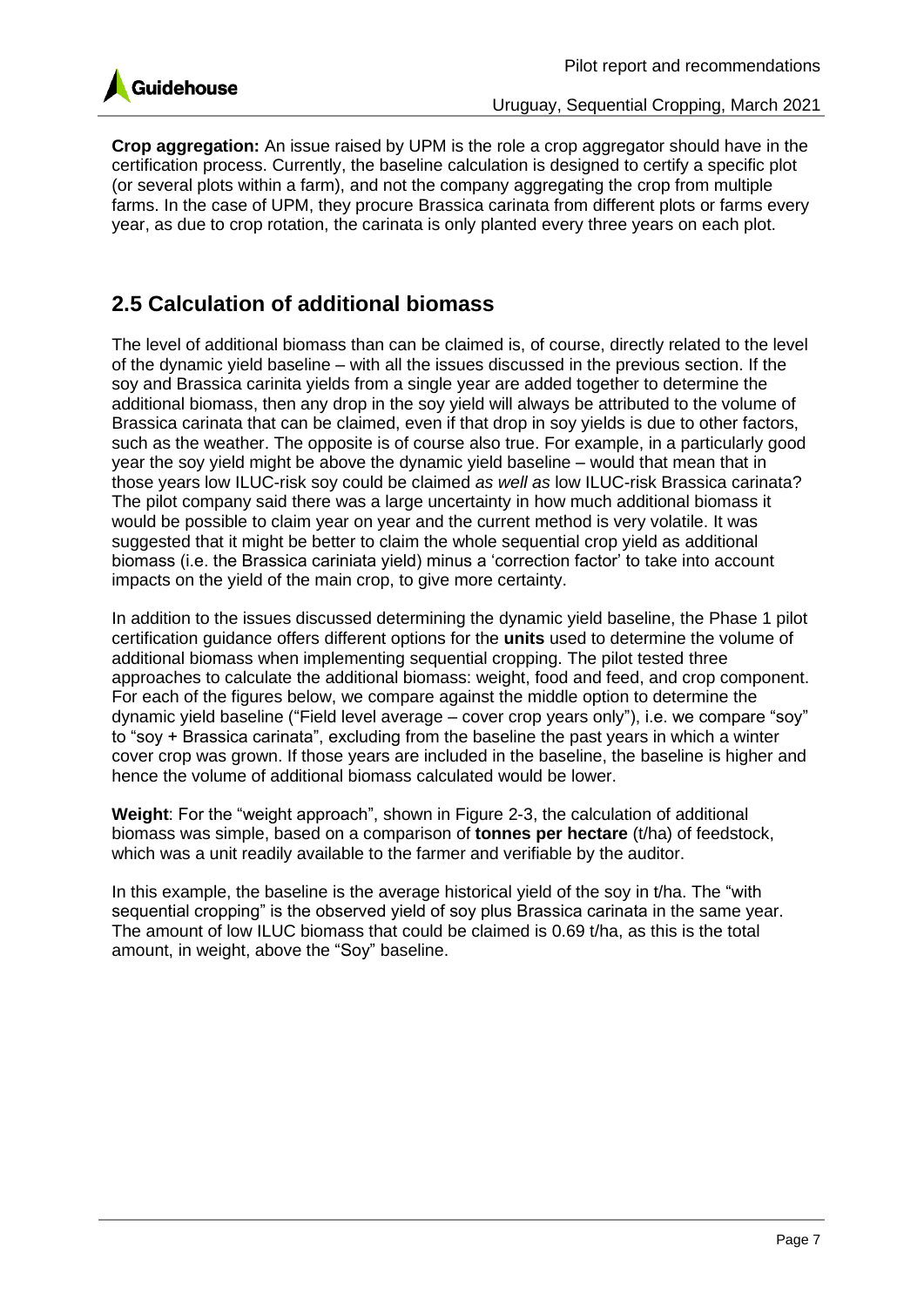



<span id="page-9-0"></span>**Figure 2-3**. Calculation of additional biomass based on the weight approach (tonnes/ha)

**Food and feed**: The "food and feed" approach tries to mitigate any impact on the edible component of a crop yield, by the sequential crop. In this approach, to calculate the additional biomass, the yield of the non-edible part of a sequential crop is reduced by the same amount lost in the food and feed component of the crop. In this pilot, at the baseline the "food and feed" component consisted of the soy oil and soy protein, and with the sequential crop the soy oil, soy protein and Brassica carinata meal. The non-edible component is the Brassica carinata oil.

For the "food and feed" approach, UPM would have 0.91 tonnes per hectare of (non-edible) oil, this is the oil coming from the Brassica carinata. This potential additional biomass would be a significant increase compared to the "weight" approach, if the the effect of the loss of 0.32 tonnes/ha in "food and feed" is not taken into account, but it would drop to 0.59 tonnes per hectare once this is done, or around 15% below the weight approach.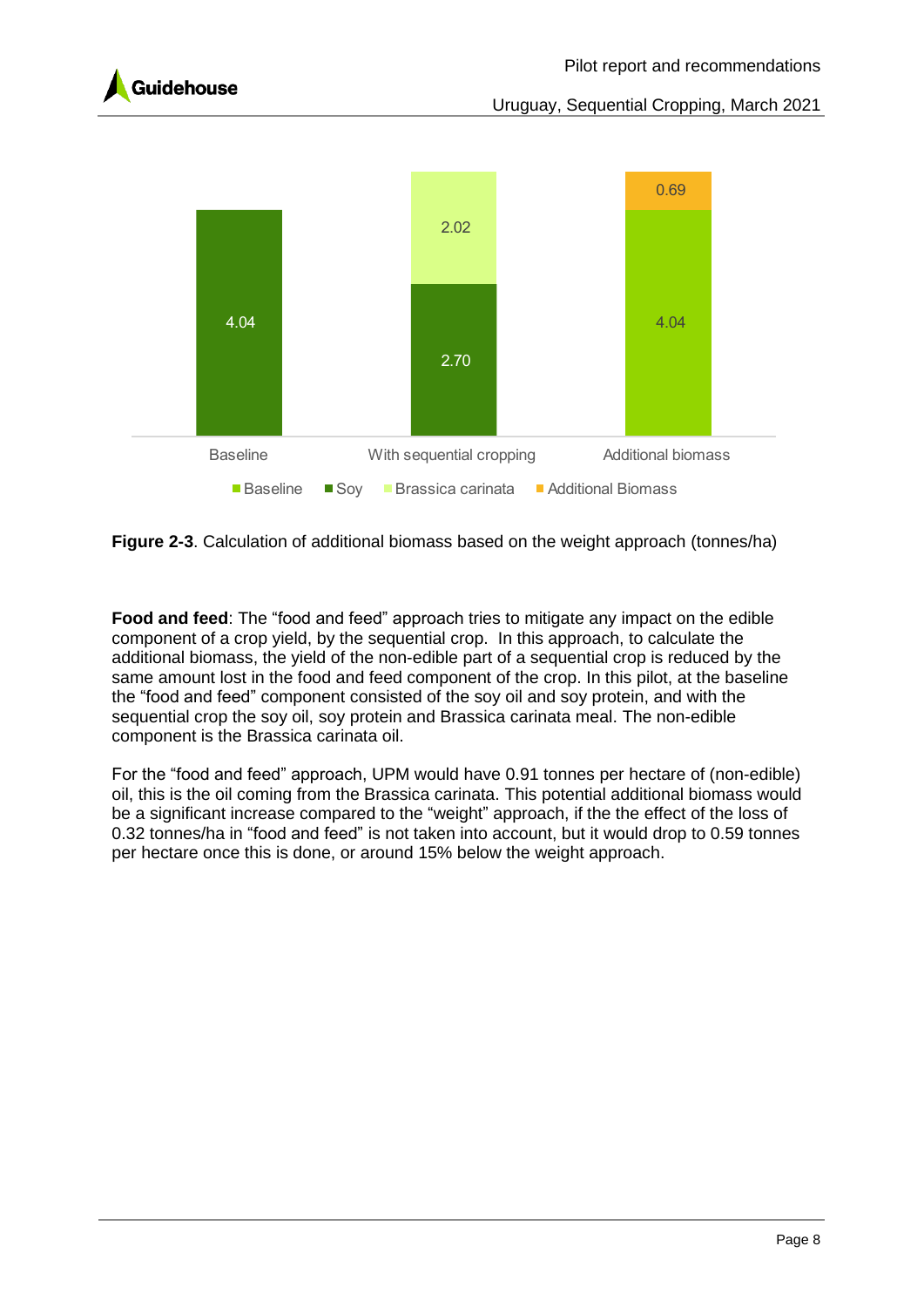



<span id="page-10-0"></span>

**Crop component**: This approach provides a more detailed picture of what the crop yield is composed of, by breaking down the yield into the main crop components – in this case oil and protein – using standard values for each crop provided by the pilot company. Potentially this approach could be used to enable a comparison of crops with very different characteristics – e.g. crops that also contain sugar or starch.

For the "crop component" approach, UPM would be able to claim additional biomass of 0.64 tonnes per hectare if only oil production is taken into account – as this is the component used for biofuels production (i.e. 1.45 t/ha oil with sequential cropping minus 0.81 t/ha oil before). This is a slight decrease compared to the "weight" approach. In addition, there was a loss of 0.05 tonnes per hectare of protein that would need to be considered, as it could trigger new land use to replace the lost protein. If this is done using weight as the comparing unit, the additional biomass would drop to 0.59 hecatres per tonne, but it could be argued that other units, like economic value, could be used. The unit chosen can have a significant effect on the resulting additional biomass.

A disadvantage that this approach has, is that it does not differentiate between edible and not edible oils. Replacing edible for not edible oils might trigger additional demand for land.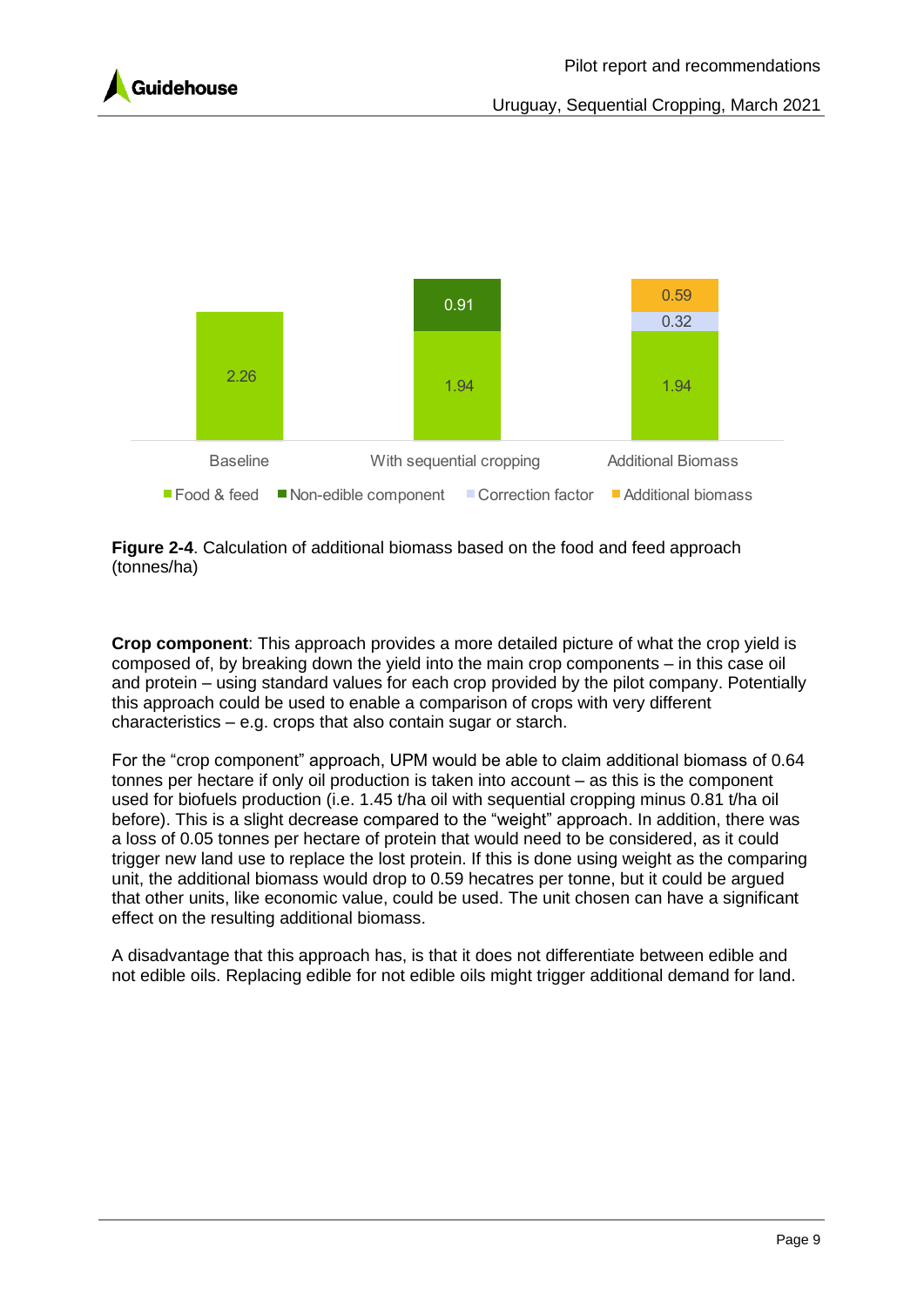



<span id="page-11-0"></span>**Figure 2-5**. Calculation of additional biomass based on the crop component approach (tonnes/ha)

| The advantages and disadvantages of each method is presented in the following table: |  |  |
|--------------------------------------------------------------------------------------|--|--|
|                                                                                      |  |  |

| <b>Method</b>     | Advantages                                                                                                               | <b>Disadvatages</b>                                                                                                                                                               |
|-------------------|--------------------------------------------------------------------------------------------------------------------------|-----------------------------------------------------------------------------------------------------------------------------------------------------------------------------------|
| Weight            | Simple approach that any farm can<br>follow.                                                                             | In can miss effects on indirect land<br>use, as some important<br>components of the baseline crop<br>might decrease after the sequential<br>crop is introduced.                   |
| Food and feed     | It tackles the issue of substituting<br>valuable food and feed<br>components with non-edible ones.<br>Relatively simple. | It is very specific to cases when<br>the sequential crop has non-edible<br>components, like Brassica<br>carinata.<br>Does not distinguish between the<br>food and feed components |
| Crop<br>component | It thoroughly evaluates the<br>potential losses in any of the crop<br>components.                                        | It could become very complex,<br>depending on the crop component<br>chosen.<br>Does not have a clear method to<br>compensate losses in one or more<br>crop components             |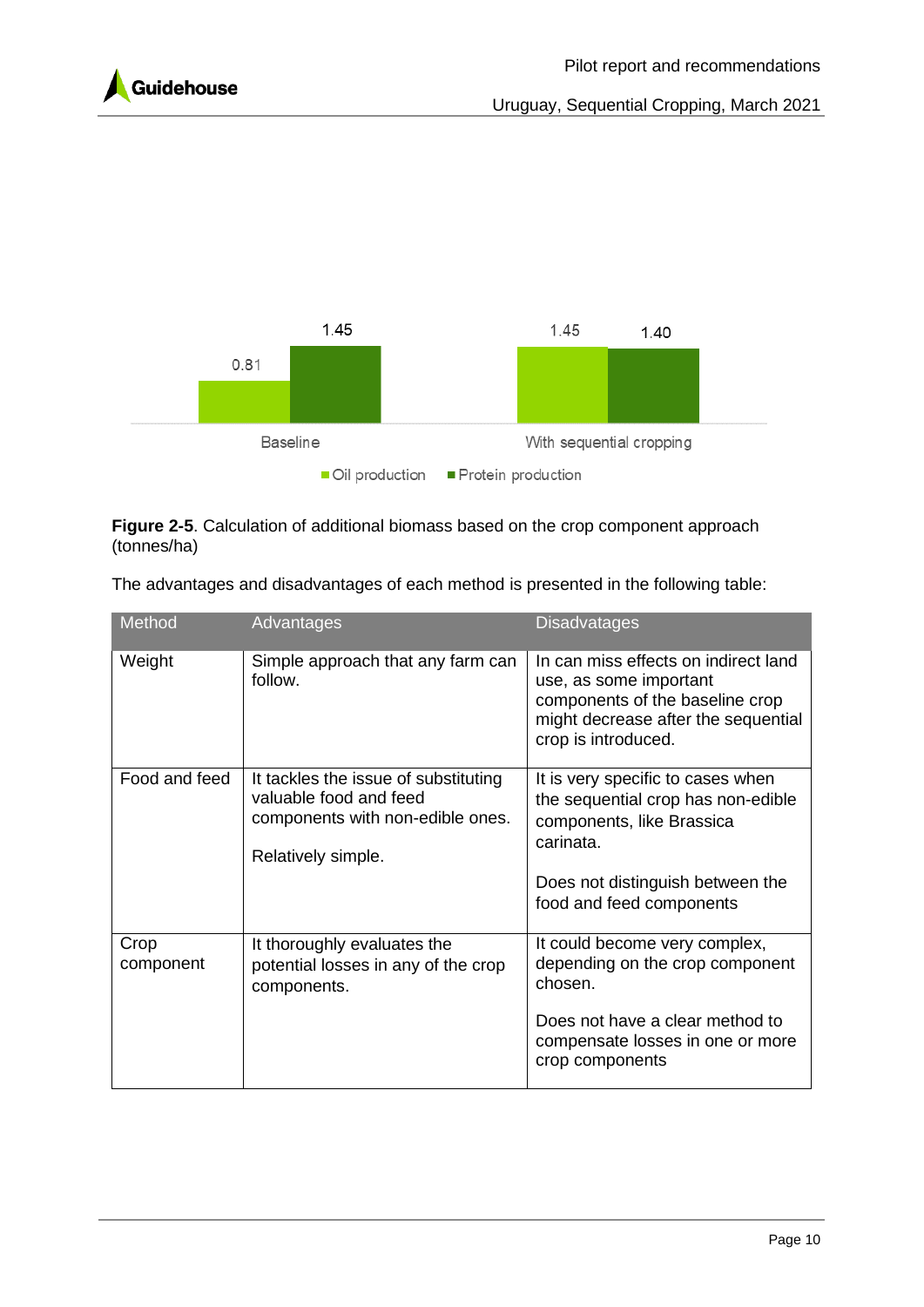

#### <span id="page-12-0"></span>**2.6 Sustainability of additionality measure**

UPM Biofuels is RSB certified and the sequential cropping farms are currently RSB certified within the scope of that certification. UPM Biofuels also claims that the sequential cropping process creates a positive soil carbon balance following increased crop biomass, thanks to a reduction of soil erosion and higher nutrient retention, as well as increasing total annual biomass yields. 1

The introduction of sequential cropping also creates economic benefits for farmers, thanks to the new income stream and higher soil productivity.

<sup>1</sup> Further information on the additional benefits from sequential cropping Brassica carinata are published here: <https://www.bike-biofuels.eu/wp-content/uploads/2020/12/UPM-Climate-Positive-Fuels-2020-1.pdf>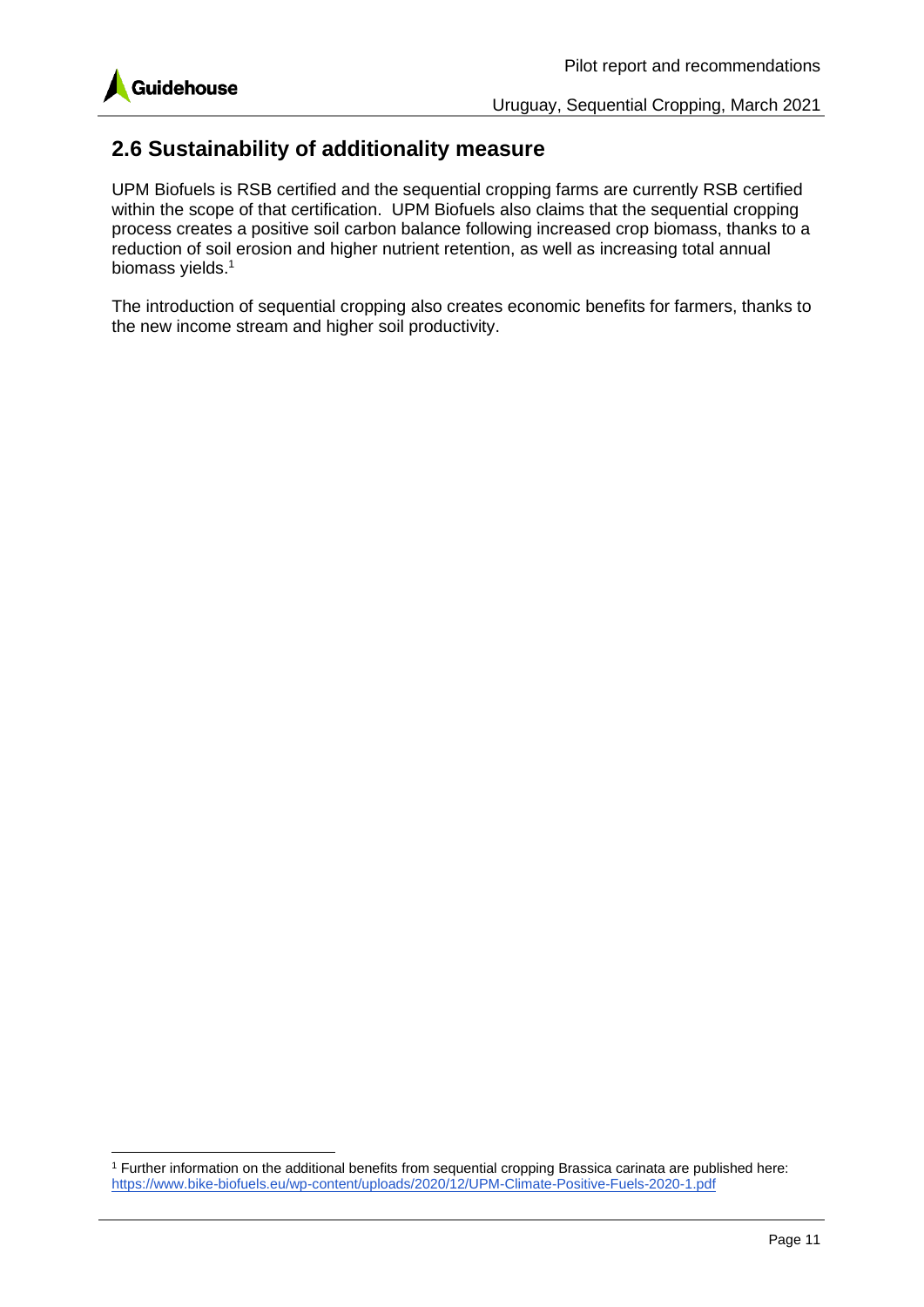

### <span id="page-13-0"></span>**3. Conclusions and recommendations for low ILUC-risk methodology**

Overall, the audit process went smoothly. The audit was able to follow the process and the auditor and UPM found the management plan and audit checklist straightforward to follow. Therefore, the learnings and recommendations are focused on methodological issues.

**Additionality measure tests**: In this pilot, UPM questioned the overall basis of the financial attractiveness test and especially its **relevance for non-high ILUC crops**. For example, if a negative NPV is required to pass the test but there is no specific market premium for low ILUC certified feedstocks, then these projects will not be developed as they are required to be not profitable. The concept of a premium might be more relevant for feedstocks which are high ILUC, for which the mechanism has a clearer logic for a market premium to develop (high ILUC feedstocks will not be able to enter the EU biofuels market unless low ILUC certified). However, for feedstocks that are not classed as high ILUC, it is not clear that such a premium would develop. Therefore a negative NPV would lead to a loss-making project. For both high ILUC and non-high ILUC feedstocks, the issue remains that before a clear market premium for low ILUC certified products develops, economic operators may not have the confidence to invest in an additionality measure that appears unprofitable on paper.

In the case of non-financial barriers, the project team believe this pilot **should pass the non-financial barrier test**. As a novel crop, there is no local market for Brassica carinata, therefore also no local knowledge or access to seeds or planting guidance etc, and it can be considered a first-of-a-kind measure. Furthermore, the barriers identified are overcome through the intervention of an EU biofuels company with the clear intention of using the carinata oil to produce biofuels for the EU market, thus fulfilling the additionality requirements of Delegated Regulation 2019/807 Article 5(1)a.i. However, it should be noted that this is the conclusion of the project team after the pilot audit. During the pilot audit, the pilot company and auditor considered the Phase 1 certificaiton guidance to be too vague and open for interpretation by auditors.

The question was raised whether this project would still pass the additionality test at recertification, after the initial ten-year low ILUC certification ends. Furthermore, in elaborating the barrier analysis guidance, it would be important to consider whether this project would pass the non-financial barrier analysis if a different crop was grown as the sequential crop. In the case of Brassica carinata there is clearly no existing local market. But what if a crop such as rapeseed with a more established market was grown as a sequential crop? It should potentially be avoided that a project is only considered additional if a novel crop is grown, as this might risk incentivising farmers to grow novel crops, without regard for which feedstocks can achieve the best yield or have the most flexibility in the markets to which they can be sold.

**Dynamic yield baseline calculations**: The Brassica carinata pilot with UPM shows that the dynamic yield baseline calculation assumptions make a significant difference to the amount of additional biomass that a sequential cropping operation can claim. As well as the annual variability of yields year to year as seen in other pilots, in this specific pilot, the inclusion or not of the winter crop cereal into the baseline calculation can make a difference of up to five times in the amount of additional biomass that could be claimed.

From a low ILUC additional biomass yield perspective, it would be important to take into account all yield from the land historically (although a straight average of historical tonnes per hectare can lead to an unrepresentative baseline if different types of crops have been grown in the rotation). However, from the perspective of sequential crops being counted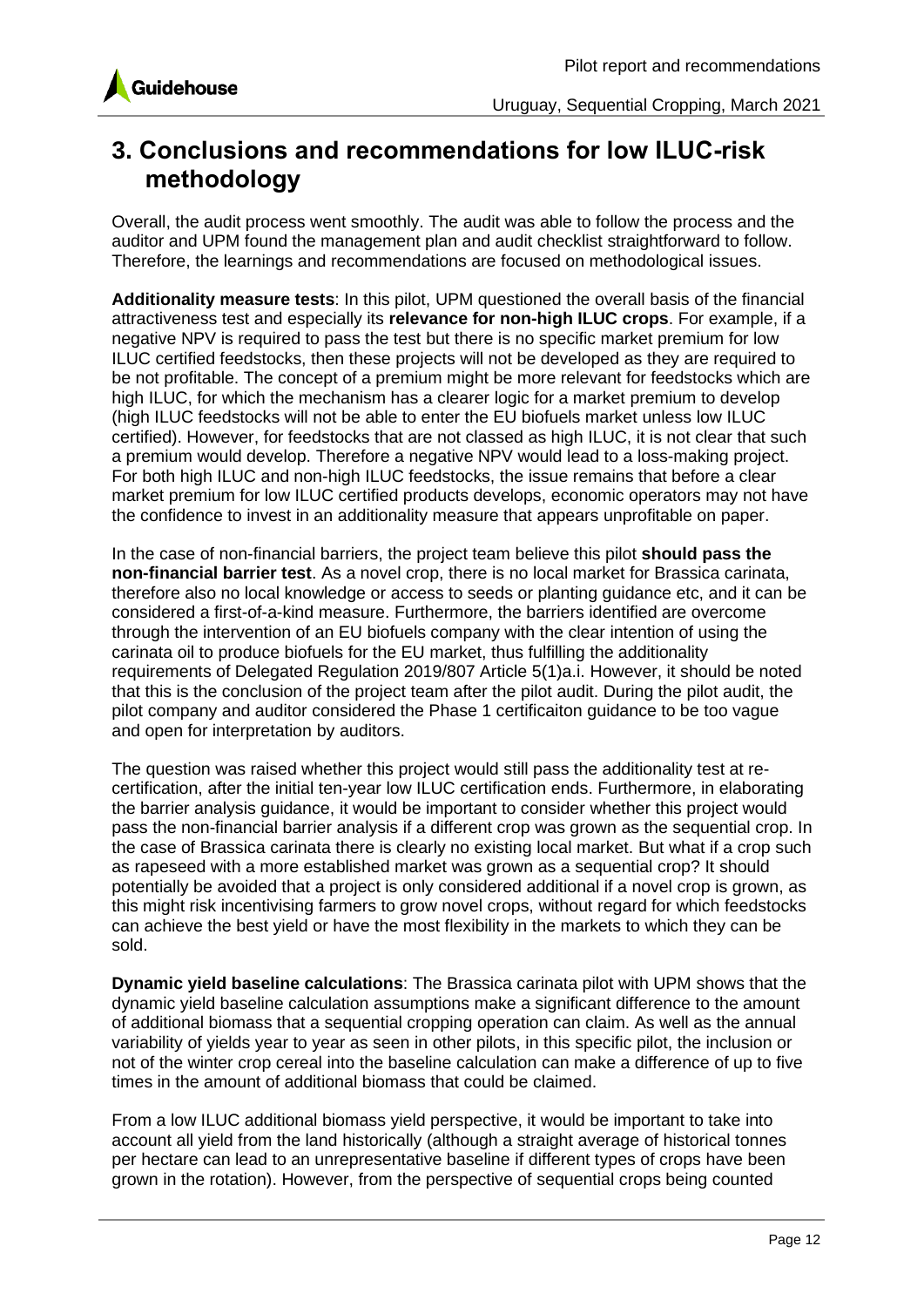outside the food and feed cap, it is most important to prove that the biomass is not the "main crop" and does not "trigger demand for additional land" (REDII Article  $2(40)$ ). This could lead to different recommendations for how to determine the baseline and corresponding additional biomass, depending on the roll of sequential cropping in the REDII.

Furthermore, the method of using FAOstat data to set the baseline for operations without available yield data could open a loophole in the certification. The draft guidance allows to use FAOstat average country data for operations with no available data. However, using this option would (by definition) directly enable half the farmers in the country to claim low ILUCrisk biomass – because by definition half of farmers will be achieving above average yields. In the case of this pilot, the farmers were achieving above average yields for their country. Setting the baseline using FAOstat data would have set the baseline well below the actual yields obtained by these farms.

**Additional biomass units**: This pilot also shows that having the option to use different units, as described in the guidance, can significantly affect the amount of additional biomass that can be claimed as low ILUC-risk. This raises the question who should select the approach used (e.g. the auditor or the party being certified). The guidance should provide a process to select the most suitable approach.

**Effect of weather**: Another comment raised by UPM was the potential effect that weather can have in the baseline calculation and additional biomass. Although this is somewhat tackled by using three years of historical data and excluding outliers, as described in the guidance, the baseline can be very different depending on the years used for the calculation. Weather issues could be even more problematic for the additional biomass calculation, as this is not considered in the current methodology.

**Sequential cropping as a low-ILUC crop:** Given that intermediate and cover crops will be outside the food and feed cap, even without low ILUC certification, the value for those crops of going through the low ILUC certification process is actually questionable, as crops that are not high ILUC do not have any explicit policy benefit from being low ILUC certified, as the policy is currently defined. Intermediate and cover crops will also struggle to meet the financial attractiveness test as the investment required is relatively low compared to the value of the additional biomass volume. In addition, there are open questions regarding the lack of definition for "main crop". In this pilot, it is more or less clear that soy is the crop that is grown in the summer, with the longest growing season and repeats each year and therefore would be considered the main crop, but sometimes farmers replace soy with corn, breaking the clear pattern.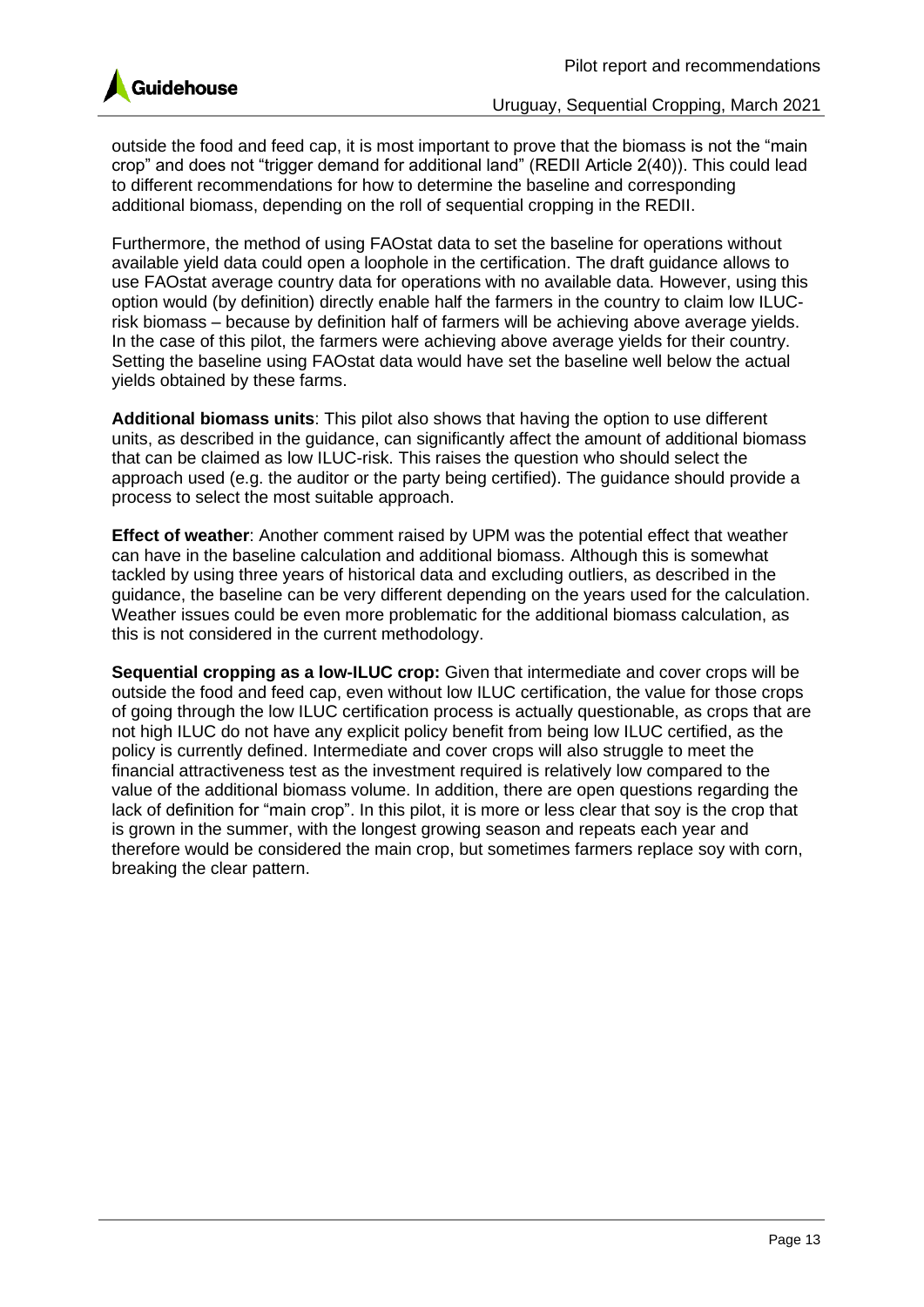

## <span id="page-15-0"></span>**4. Next phase of the pilot**

The pilot showed that most of the issues identified related to how the methodology should be defined, rather than the process or availability of auditable data. The next steps should therefore focus on testing and improving the methodology. Some methodology changes that could be tested are:

- Gather data from more farms to examine different crop rotation scenarios and in which situations there is and is not an impact on the yield of the main crop
- Consider options for how to determine the dynamic yield baseline, including extension of data requirements beyond three years, to take into account different historical crop rotations
- Develop guidance foe which units can be used to determine additional biomass when implementing sequential cropping
- If using the crop component approach, how to translate the crop component comparison into a claim of a certain volume of additional biomass
- Consider the potential introduction of a weather correction methodology both for the baseline calculation and for the additional biomass calculation
- Develop and test definitions for main crop, intermediate and cover crops (and how sequential cropping fits into the definitions)
- Further expand the barrier analysis guidance and consider whether a project such as this would be considered additional if a different crop was grown, or whether it would be additional after the initial 10-year low ILUC certification ends
- Consider methodology for crop aggregators (akin to a group certification approach, when different farms implement sequential cropping each year)

An administrative question, related to the scope of certification, stems from the fact that UPM is the entity certified to a voluntary scheme and they contract farmers annually to supply Brassica carinata. It is unclear how the low ILUC validity period should work in such situations, given that the definition of dynamic yield baseline relates to a specific plot. Would the newly the contracted farmers each year have to determine their own plot-specific dynamic yield baseline against which to measure additional biomass? And would this be valid for 10 years, even if UPM did not contract from them the next year or for a few years? Would the individual farmers need to pass the additionality test, or could the main entity certified (or a "group leader" in the case of group certification, and in this case UPM) pass the additionality test at a "group level"?